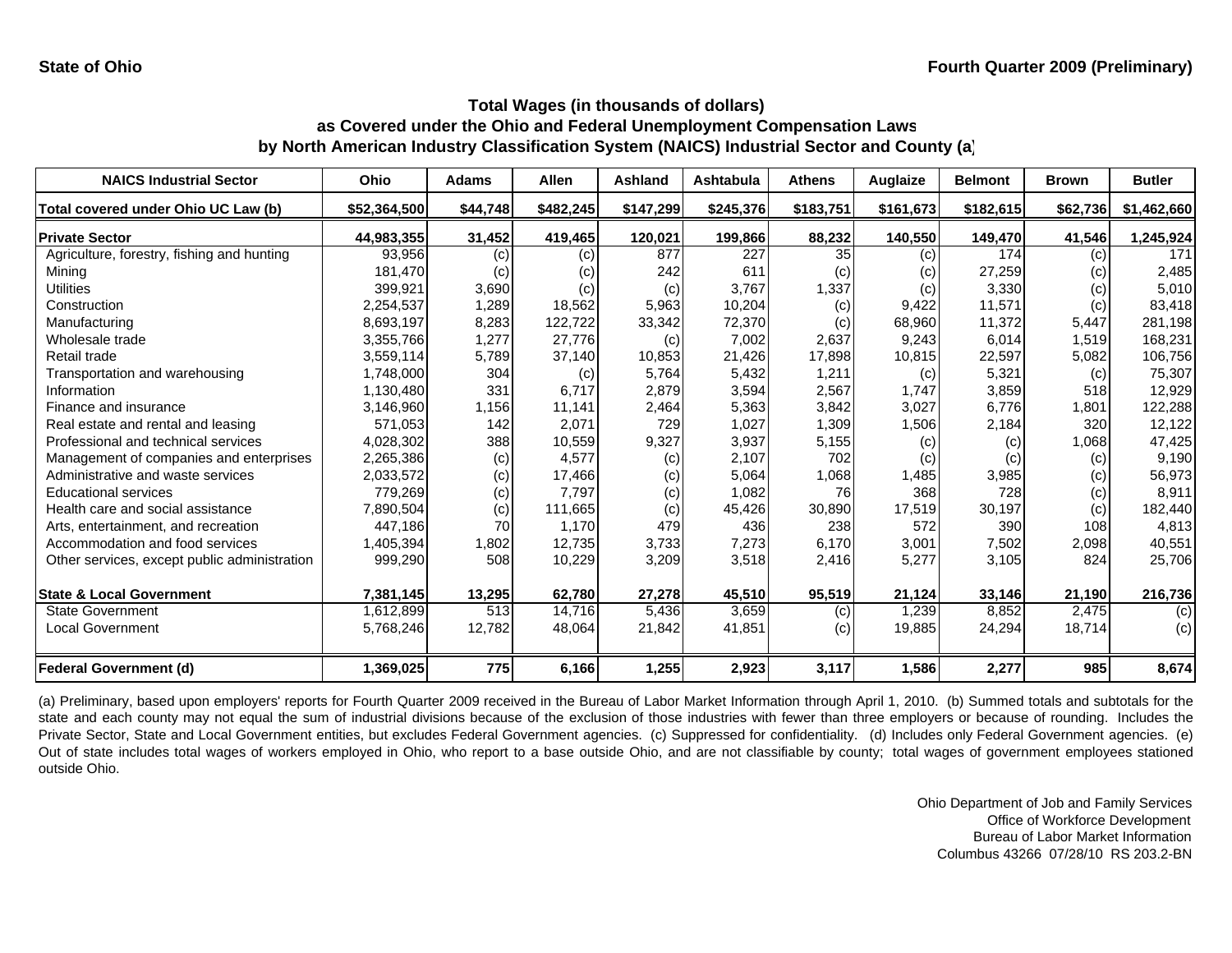| <b>NAICS Industrial Sector</b>               | Carroll  | Champaign | <b>Clark</b> | <b>Clermont</b> | <b>Clinton</b> | Columbiana | <b>Coshocton</b> | Crawford  | Cuyahoga    | <b>Darke</b> |
|----------------------------------------------|----------|-----------|--------------|-----------------|----------------|------------|------------------|-----------|-------------|--------------|
| Total covered under Ohio UC Law (b)          | \$41,154 | \$85,820  | \$422,773    | \$514,394       | \$191,494      | \$230,589  | \$91,760         | \$104,572 | \$8,123,471 | \$143,822    |
| <b>Private Sector</b>                        | 33,113   | 67,543    | 358,221      | 436,234         | 158,751        | 190,097    | 78,006           | 86,074    | 7,126,988   | 124,999      |
| Agriculture, forestry, fishing and hunting   | 114      | (c)       | 3,062        | (c)             | (c)            | 735        | 478              | (c)       | .285        | (c)          |
| Mining                                       | 1,251    | (c)       | 460          | (c)             | (c)            | 2,097      | 3,225            | (c)       | 5,213       | (c)          |
| Utilities                                    | 678      | (c)       | (c)          | 10,516          | (c)            | 2,089      | 9,690            | (c)       | 27,675      | 872          |
| Construction                                 | 1,527    | 2,269     | 10,650       | 28,256          | 2,386          | 9,839      | 1,697            | 3,070     | 288,719     | 11,502       |
| Manufacturing                                | 12,139   | 34,065    | 78,084       | 61,397          | 40,029         | 54,456     | 28,974           | 30,906    | 1,011,259   | 40,394       |
| Wholesale trade                              | 1,141    | 3,109     | (c)          | 39,953          | (c)            | 10,192     | 1,382            | 5,573     | 579,383     | 7,398        |
| Retail trade                                 | 4,803    | 6,561     | 32,806       | 60,005          | 9,549          | 23,034     | 6,211            | 7,563     | 413,515     | 11,175       |
| Transportation and warehousing               | 2,730    | (c)       | 30,633       | 20,387          | 57,978         | 9,037      | 2,018            | (c)       | 223,290     | 9,323        |
| Information                                  | 387      | 977       | 3,238        | 21,205          | 2,984          | 1,388      | 617              | 462       | 209,209     | 878          |
| Finance and insurance                        | 511      | 1,992     | 21,639       | 51,193          | 6,539          | 6,111      | 2,060            | 6,218     | 734,632     | 5,969        |
| Real estate and rental and leasing           | 235      | 445       | 3,268        | 6,928           | 1,077          | 1,040      | 382              | 430       | 141,506     | 700          |
| Professional and technical services          | 614      | 2,005     | 12,391       | 26,457          | 2,033          | 4,042      | (c)              | 3,980     | 812,649     | (c)          |
| Management of companies and enterprises      | (c)      | (c)       | 11,861       | 5,581           | 3,086          | 610        | (c)              | (c)       | 318,535     | (c)          |
| Administrative and waste services            | (c)      | (c)       | 9,064        | 13,906          | 2,146          | 8,006      | 4,187            | (c)       | 308,528     | (c)          |
| <b>Educational services</b>                  | (c)      | (c)       | 7,806        | 3,141           | (c)            | 2,114      | (c)              | (c)       | 190,410     | 232          |
| Health care and social assistance            | (c)      | (c)       | 81,257       | 52,149          | (c)            | 42,076     | (c)              | (c)       | 1,384,604   | 18,690       |
| Arts, entertainment, and recreation          | 160      | 380       | 1,554        | 3.165           | 199            | 731        | 389              | 252       | 133,539     | 592          |
| Accommodation and food services              | 1,176    | 2,439     | 14,539       | 20,529          | 3,637          | 6,677      | 1,770            | 2,991     | 190,172     | 2,651        |
| Other services, except public administration | 965      | 1,027     | 13,510       | 11,182          | 1,883          | 5,824      | 1,528            | 1,805     | 152,864     | 2,034        |
| <b>State &amp; Local Government</b>          | 8,041    | 18,277    | 64,551       | 78,160          | 32,743         | 40,491     | 13,755           | 18,498    | 996,483     | 18,823       |
| <b>State Government</b>                      | 329      | 694       | 2,790        | 5,908           | 2,095          | 4,237      | 515              | 1,810     | 67,410      | 466          |
| <b>Local Government</b>                      | 7,712    | 17,583    | 61,761       | 72,252          | 30,648         | 36,255     | 13,240           | 16,688    | 929,073     | 18,357       |
| <b>Federal Government (d)</b>                | 591      | 871       | 11,141       | 4,874           | 2,708          | 9,171      | 1,170            | 1,067     | 300,928     | 1,337        |

(a) Preliminary, based upon employers' reports for Fourth Quarter 2009 received in the Bureau of Labor Market Information through April 1, 2010. (b) Summed totals and subtotals for the state and each county may not equal the sum of industrial divisions because of the exclusion of those industries with fewer than three employers or because of rounding. Includes the Private Sector, State and Local Government entities, but excludes Federal Government agencies. (c) Suppressed for confidentiality. (d) Includes only Federal Government agencies. (e) Out of state includes total wages of workers employed in Ohio, who report to <sup>a</sup> base outside Ohio, and are not classifiable by county; total wages of government employees stationed outside Ohio.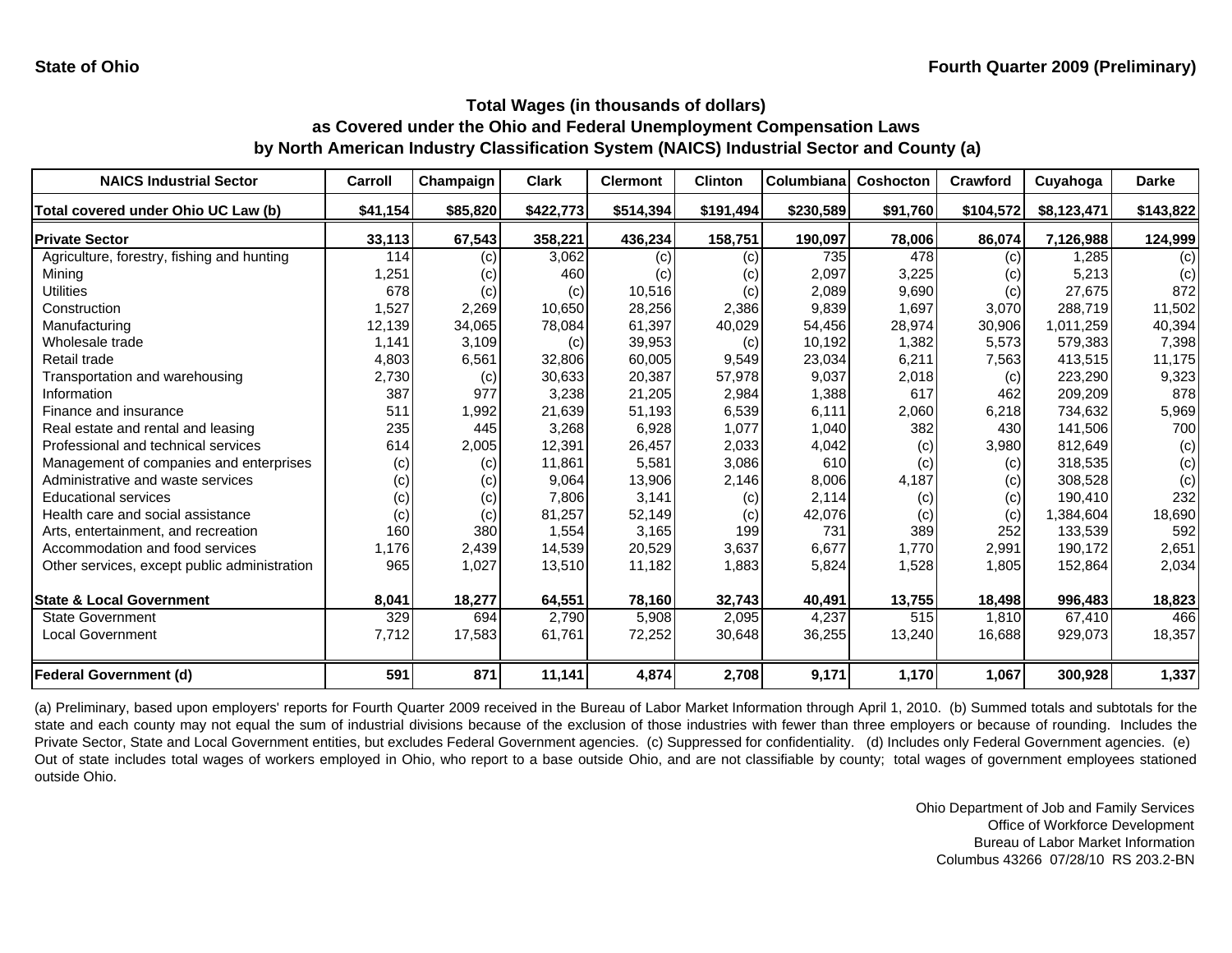| <b>NAICS Industrial Sector</b>               | <b>Defiance</b> | <b>Delaware</b> | <b>Erie</b> | <b>Fairfield</b> | <b>Fayette</b> | <b>Franklin</b> | <b>Fulton</b> | <b>Gallia</b> | Geauga    | Greene    |
|----------------------------------------------|-----------------|-----------------|-------------|------------------|----------------|-----------------|---------------|---------------|-----------|-----------|
| Total covered under Ohio UC Law (b)          | \$144,412       | \$824,007       | \$308,456   | \$332,447        | \$85,603       | \$7,564,515     | \$152,635     | \$112,273     | \$312,734 | \$559,291 |
| <b>Private Sector</b>                        | 125,486         | 739,257         | 255,759     | 247,589          | 69,698         | 6,329,454       | 130,138       | 96,023        | 271,651   | 452,022   |
| Agriculture, forestry, fishing and hunting   | 312             | 1,798           | (c)         | 412              | 285            | 2,582           | 1,420         | (c)           | (c)       | (c)       |
| Mining                                       |                 | 1,006           | (c)         | 398              |                | 4,189           |               | (c)           | (c)       | (c)       |
| Utilities                                    | 271             | 2,262           | (c)         | 3,019            | (c)            | 56,922          | (c)           | 16,168        | (c)       | (c)       |
| Construction                                 | 4,191           | 26,004          | 9,533       | 17,904           | 3,030          | 274,171         | 7,566         | 11,988        | 20,787    | 20,015    |
| Manufacturing                                | 54,341          | 81,098          | 78,012      | 55,541           | 19,593         | 497,192         | 67,026        | 5,801         | 89,605    | 42,295    |
| Wholesale trade                              | 4,784           | 40,344          | 16,389      | 10,467           | (c)            | 417,793         | 9,330         | 1,106         | 25,440    | 16,586    |
| Retail trade                                 | 13,214          | 64,838          | 25,989      | 35,889           | 11,650         | 491,566         | 8,554         | 7,924         | 25,309    | 53,085    |
| Transportation and warehousing               | 4,893           | 38,479          | (c)         | 5,608            | 10,036         | 414,163         | (c)           | 2,871         | (c)       | (c)       |
| Information                                  | 2,847           | 14,027          | 2,823       | 2,095            | 506            | 232,517         | 953           | 679           | 1,510     | 19,713    |
| Finance and insurance                        | 6,469           | 76,181          | 7,074       | 7,450            | 3,157          | 695,506         | 3,385         | 5,080         | 10,079    | 13,333    |
| Real estate and rental and leasing           | 393             | 8,560           | 2,152       | 3,246            | 508            | 109,374         | 595           | 339           | 1.833     | 3,401     |
| Professional and technical services          | 3,009           | 225,524         | 8,955       | 9,905            | (c)            | 768,942         | (c)           | (c)           | 14,539    | 149,658   |
| Management of companies and enterprises      | 1,295           | 19,968          | 1,629       | 3,674            | (c)            | 428,559         | (c)           | (c)           | 4.117     | 3,739     |
| Administrative and waste services            | 2,338           | 21,254          | 5,684       | 22,960           | 1,508          | 395,627         | 2,621         | 1,460         | 12.626    | 18,806    |
| <b>Educational services</b>                  | (c)             | 8,956           | 1,405       | 1,900            | (c)            | 112,298         | (c)           | (c)           | 4,416     | 14,231    |
| Health care and social assistance            | (c)             | 54,642          | 53,663      | 42.760           | (c)            | 984,069         | (c)           | (c)           | 36,605    | 54,515    |
| Arts, entertainment, and recreation          | 266             | 10,006          | 12,078      | 1,295            | 323            | 55,628          | 1,113         | 118           | 2,437     | 2,053     |
| Accommodation and food services              | 3,596           | 31,310          | 16,258      | 14,766           | 3,358          | 219,383         | 2,758         | 2,955         | 6,825     | 23,943    |
| Other services, except public administration | 2,854           | 13,000          | 3,999       | 8,301            | 903            | 168,972         | 1,553         | 1,792         | 8,020     | 6,790     |
| <b>State &amp; Local Government</b>          | 18,925          | 84,751          | 52,697      | 84,858           | 15,905         | 1,235,062       | 22,497        | 16,250        | 41,083    | 107,269   |
| <b>State Government</b>                      | 1,067           | 9,820           | 11,064      | 8,407            | 518            | 587,701         | 2,169         | (c)           | 2,671     | (c)       |
| <b>Local Government</b>                      | 17,858          | 74,931          | 41,633      | 76,451           | 15,387         | 647,361         | 20,328        | (c)           | 38,412    | (c)       |
| <b>Federal Government (d)</b>                | 1,335           | 3,376           | 4,305       | 3,436            | 708            | 223,559         | 1,195         | 1,051         | 2,036     | 269,774   |

(a) Preliminary, based upon employers' reports for Fourth Quarter 2009 received in the Bureau of Labor Market Information through April 1, 2010. (b) Summed totals and subtotals for the state and each county may not equal the sum of industrial divisions because of the exclusion of those industries with fewer than three employers or because of rounding. Includes the Private Sector, State and Local Government entities, but excludes Federal Government agencies. (c) Suppressed for confidentiality. (d) Includes only Federal Government agencies. (e) Out of state includes total wages of workers employed in Ohio, who report to <sup>a</sup> base outside Ohio, and are not classifiable by county; total wages of government employees stationed outside Ohio.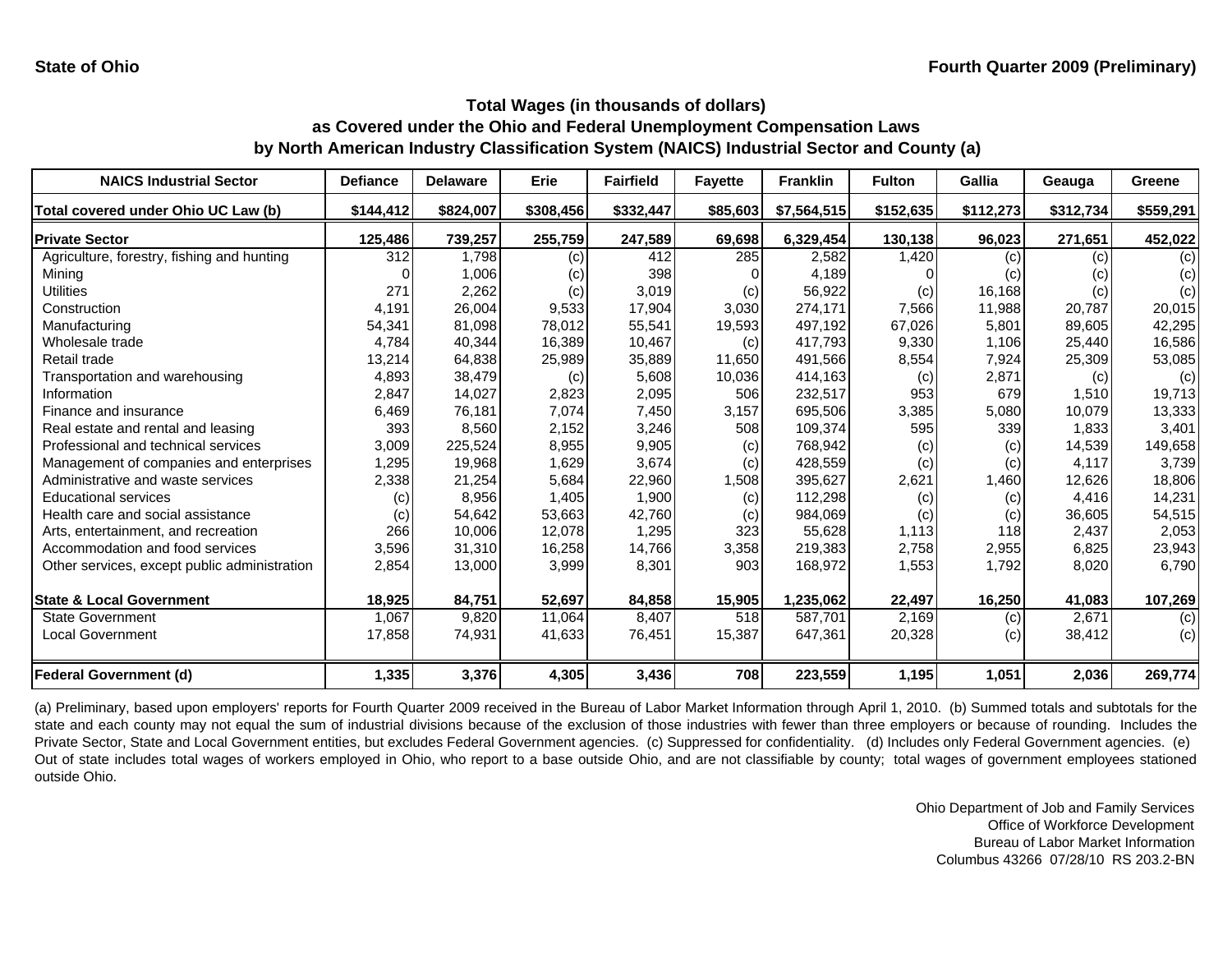| <b>NAICS Industrial Sector</b>               | <b>Guernsey</b>   | <b>Hamilton</b> | <b>Hancock</b> | <b>Hardin</b> | <b>Harrison</b> | Henry    | <b>Highland</b> | <b>Hocking</b> | <b>Holmes</b> | <b>Huron</b> |
|----------------------------------------------|-------------------|-----------------|----------------|---------------|-----------------|----------|-----------------|----------------|---------------|--------------|
| Total covered under Ohio UC Law (b)          | \$113,833         | \$6,231,243     | \$407,467      | \$64,064      | \$25,127        | \$99,819 | \$81,911        | \$51,582       | \$133,359     | \$189,316    |
| <b>Private Sector</b>                        | 93,798            | 5,716,380       | 374,335        | 51,896        | 19,778          | 80,979   | 58,400          | 33,138         | 118,441       | 165,719      |
| Agriculture, forestry, fishing and hunting   | $\left( c\right)$ | 995             | 371            | 1,208         | 96              | (c)      | (c)             | 153            | 1,277         | (c)          |
| Mining                                       | (c)               | 3,538           | (c)            |               | 5,597           | (c)      | (c)             | 1,084          | 1,177         | (c)          |
| <b>Utilities</b>                             | 810               | 24,108          | 1,438          | 953           | 255             | (c)      | 985             | 47             | (c)           | (c)          |
| Construction                                 | 9,276             | 257,122         | (c)            | 1,018         | 600             | 5,527    | 2,531           | 2,623          | 14,936        | 20,730       |
| Manufacturing                                | 28,514            | 805,034         | 127,194        | 17,826        | 4,055           | 39,682   | 18,441          | 9,109          | 52,305        | 62,264       |
| Wholesale trade                              | 2,691             | 425,211         | 12,631         | 3,562         | 1,120           | (c)      | 1,830           | 984            | 5,802         | (c)          |
| Retail trade                                 | 10,045            | 308,417         | 30,185         | 4,910         | 1,378           | 7,248    | 8,974           | 4,493          | 10,604        | 10,558       |
| Transportation and warehousing               | 2,549             | 112,366         | 23,042         | 1,646         | 808             | 6,380    | 1,703           | 404            | (c)           | 11,206       |
| Information                                  | 796               | 134.760         | 4,270          | 505           | (c)             | 1,154    | 2,545           | 455            | 654           | 2,236        |
| Finance and insurance                        | 2,376             | 445,621         | 6,756          | 1,956         | (c)             | 2,916    | 3,500           | 1,597          | 3,508         | 4,438        |
| Real estate and rental and leasing           | 559               | 73,814          | 3,064          | 346           | (c)             | 552      | 387             | 379            | 234           | 797          |
| Professional and technical services          | 3,094             | 636,346         | 16,407         | 912           | 195             | 606      | (c)             | 869            | (c)           | 3,424        |
| Management of companies and enterprises      | 1,345             | 719,449         | 9,772          | O             | (c)             |          | (c)             | 0              | (c)           | 865          |
| Administrative and waste services            | 1,625             | 259,824         | 14,860         | 342           | (c)             | 721      | 897             | 783            | 6,780         | 1,308        |
| <b>Educational services</b>                  | 188               | 90,236          | 9,691          | (c)           | (c)             | 233      | (c)             | (c)            | (c)           | (c)          |
| Health care and social assistance            | 19,925            | 1,048,209       | 47,938         | (c)           | (c)             | 9,545    | (c)             | (c)            | (c)           | (c)          |
| Arts, entertainment, and recreation          | 172               | 109,167         | 796            | 131           | 98              | 88       | 160             | 244            | 169           | 374          |
| Accommodation and food services              | 4,776             | 143,112         | 10,951         | 3,010         | 485             | 1,243    | 2,230           | 3,053          | 3,948         | 3,982        |
| Other services, except public administration | 2,055             | 119,050         | 6,521          | 840           | (c)             | 1,491    | 1,081           | 1,119          | 1,217         | 2,904        |
| <b>State &amp; Local Government</b>          | 20,035            | 514,863         | 33,133         | 12,169        | 5,349           | 18,840   | 23,511          | 18,445         | 14,917        | 23,598       |
| <b>State Government</b>                      | 5,584             | (c)             | 2,583          | 356           | 357             | 488      | 1,080           | 4,559          | 402           | 879          |
| Local Government                             | 14,451            | (c)             | 30,550         | 11,813        | 4,992           | 18,352   | 22,431          | 13,886         | 14,515        | 22,718       |
| <b>Federal Government (d)</b>                | 1,377             | 162,765         | 2,466          | 891           | 711             | 867      | 1,342           | 558            | 809           | 1,714        |

(a) Preliminary, based upon employers' reports for Fourth Quarter 2009 received in the Bureau of Labor Market Information through April 1, 2010. (b) Summed totals and subtotals for the state and each county may not equal the sum of industrial divisions because of the exclusion of those industries with fewer than three employers or because of rounding. Includes the Private Sector, State and Local Government entities, but excludes Federal Government agencies. (c) Suppressed for confidentiality. (d) Includes only Federal Government agencies. (e) Out of state includes total wages of workers employed in Ohio, who report to <sup>a</sup> base outside Ohio, and are not classifiable by county; total wages of government employees stationed outside Ohio.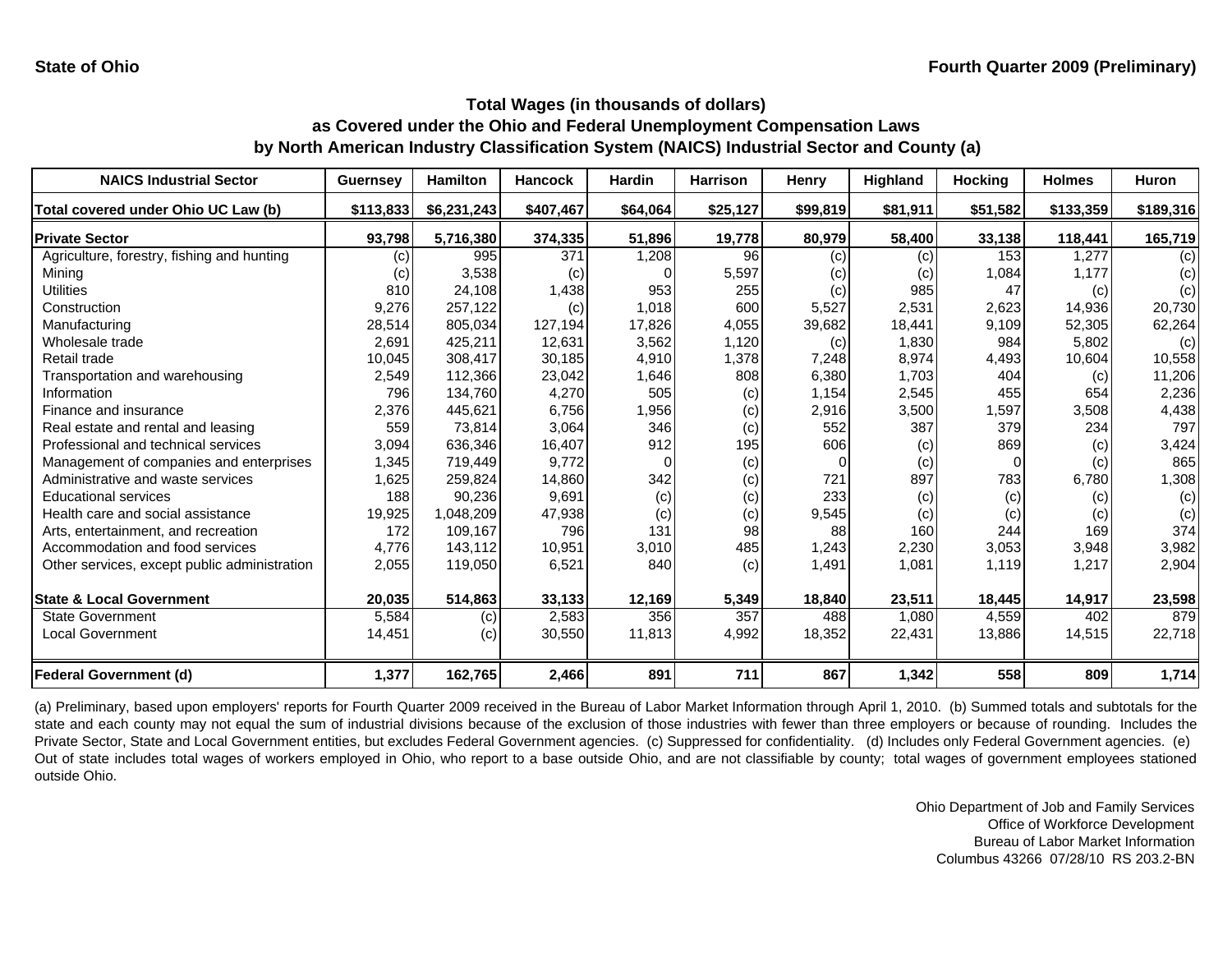| <b>NAICS Industrial Sector</b>               | <b>Jackson</b> | Jefferson | Knox      | Lake      | Lawrence | Licking   | Logan     | Lorain    | Lucas       | <b>Madison</b> |
|----------------------------------------------|----------------|-----------|-----------|-----------|----------|-----------|-----------|-----------|-------------|----------------|
| Total covered under Ohio UC Law (b)          | \$86,529       | \$201,009 | \$172,550 | \$928,288 | \$90,735 | \$473,979 | \$190,824 | \$853,465 | \$2,123,934 | \$122,606      |
| <b>Private Sector</b>                        | 72,370         | 172,775   | 147,600   | 801,561   | 65,958   | 393,352   | 169,931   | 698,104   | 1,793,598   | 90,723         |
| Agriculture, forestry, fishing and hunting   | 506            | (c)       | 341       | 4,785     | (c)      | 2,375     | 723       | 6,152     | 2,102       | 936            |
| Mining                                       | 2,530          | (c)       | 928       | 4,217     | (c)      | 1,347     | 367       | 95        | 2,326       |                |
| <b>Utilities</b>                             | (c)            | 20,429    | 790       | 32,081    | 1,390    | 3,400     | 420       | 6,686     | 11.420      | (c)            |
| Construction                                 | 4,272          | 19,780    | 6,811     | 41,675    | 8,320    | 30,613    | 5,396     | 41,419    | 124,815     | 3,757          |
| Manufacturing                                | 29,576         | 18,040    | 64,463    | 269,040   | (c)      | 77,584    | 91,393    | 205,628   | 314,286     | 29,065         |
| Wholesale trade                              | 1,764          | 6,241     | 3.977     | 60,319    | 1,657    | 20,592    | 5.160     | 34.162    | 89,160      | (c)            |
| Retail trade                                 | 7,992          | 16,354    | 12,316    | 83,949    | 12,343   | 45,765    | 9,531     | 76,497    | 152,733     | 10,981         |
| Transportation and warehousing               | (c)            | 10,801    | 1,108     | 6,583     | 6,088    | 20,850    | 14,393    | 14,596    | 66,030      | 11,003         |
| Information                                  | 650            | 4,744     | 3,131     | 7,385     | 948      | 5,661     | 985       | 8,066     | 31,339      | 567            |
| Finance and insurance                        | 2,567          | 3,378     | 3,553     | 23,036    | 2,356    | 29,912    | 2,716     | 20,084    | 85,814      | 1,353          |
| Real estate and rental and leasing           | 371            | 1,906     | 853       | 6,473     | 320      | 4,341     | 1,264     | 6,422     | 19,018      | 423            |
| Professional and technical services          | 655            | 4,365     | 2,933     | 42,836    | 1,987    | 23,899    | (c)       | 34,064    | 132,557     | 8,821          |
| Management of companies and enterprises      | 349            | 1,336     | 909       | 20,379    | 1,484    | 13,181    | (c)       | 16.542    | 79,667      | 246            |
| Administrative and waste services            | 3,133          | 5,928     | 2,558     | 30,358    | 2,860    | 15,386    | 7,046     | 33,215    | 76,741      | 3,613          |
| <b>Educational services</b>                  | 37             | (c)       | 12,740    | 10,626    | 195      | 11,936    | 94        | 25,038    | 29,514      | 305            |
| Health care and social assistance            | 12,623         | (c)       | 22,197    | 106,667   | 14,384   | 60,182    | 17,433    | 125,780   | 462,810     | 9,775          |
| Arts, entertainment, and recreation          | 82             | 601       | 530       | 4,451     | 159      | 2,953     | 540       | 3,484     | 13,263      | 139            |
| Accommodation and food services              | 2,520          | 4,742     | 4,553     | 27,120    | 3,465    | 15,362    | 2,837     | 23,801    | 57,594      | 2,763          |
| Other services, except public administration | 1,248          | 3,237     | 2,908     | 19,581    | 1,875    | 8,013     | 3,289     | 16,374    | 42,408      | 698            |
| <b>State &amp; Local Government</b>          | 14,159         | 28,234    | 24,950    | 126,727   | 24,776   | 80,627    | 20,893    | 155,361   | 330,336     | 31,883         |
| <b>State Government</b>                      | 2,064          | 1,055     | (c)       | 1,134     | 2,611    | 11.780    | 850       | 13,931    | 106,011     | 14,995         |
| <b>Local Government</b>                      | 12,095         | 27,179    | (c)       | 125,593   | 22,165   | 68,847    | 20,043    | 141,430   | 224,325     | 16,888         |
| <b>Federal Government (d)</b>                | 886            | 3,056     | 1,357     | 6,854     | 1,672    | 7,716     | 2,076     | 29,861    | 30,852      | 1,069          |

(a) Preliminary, based upon employers' reports for Fourth Quarter 2009 received in the Bureau of Labor Market Information through April 1, 2010. (b) Summed totals and subtotals for the state and each county may not equal the sum of industrial divisions because of the exclusion of those industries with fewer than three employers or because of rounding. Includes the Private Sector, State and Local Government entities, but excludes Federal Government agencies. (c) Suppressed for confidentiality. (d) Includes only Federal Government agencies. (e) Out of state includes total wages of workers employed in Ohio, who report to <sup>a</sup> base outside Ohio, and are not classifiable by county; total wages of government employees stationed outside Ohio.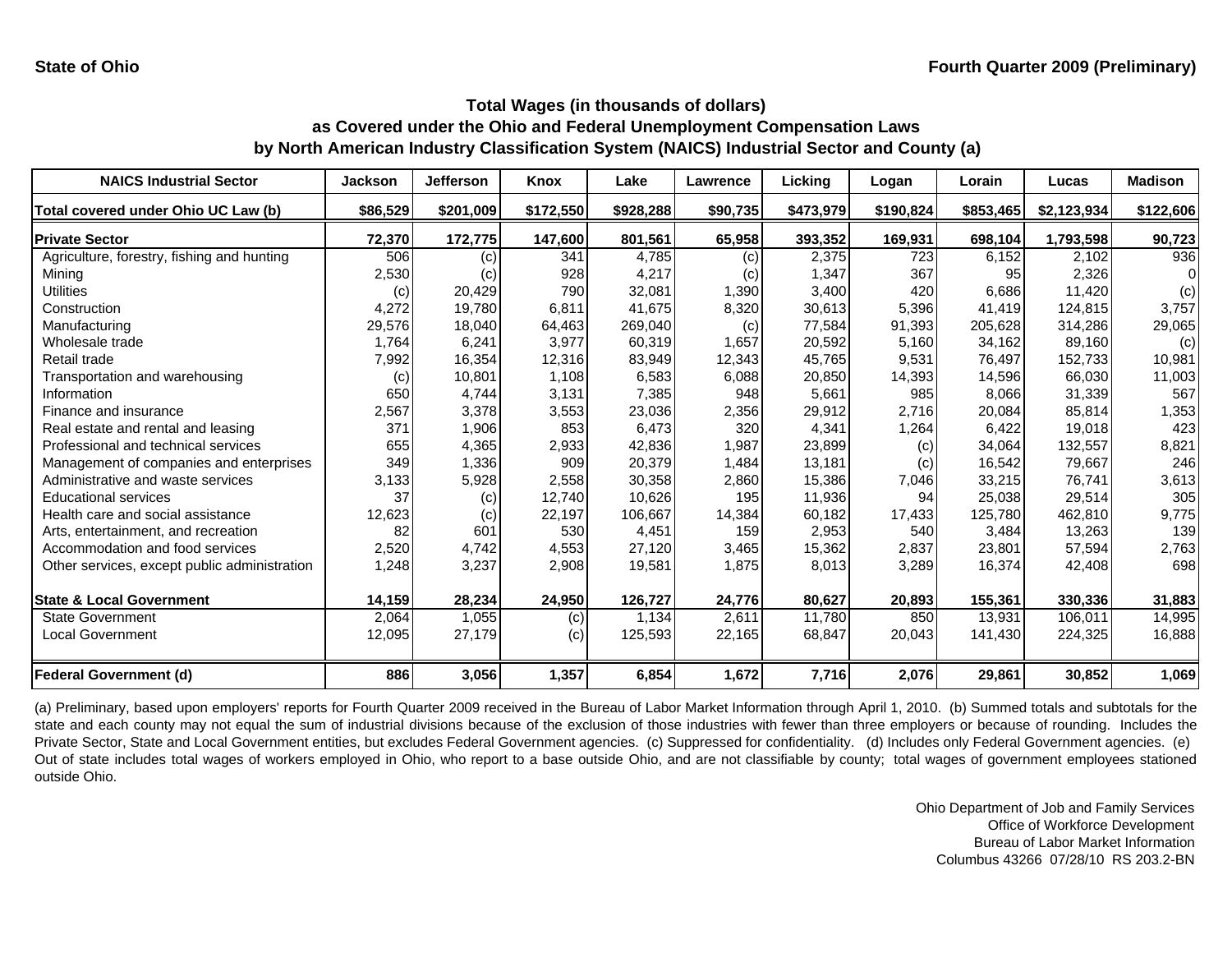| <b>NAICS Industrial Sector</b>               | <b>Mahoning</b> | <b>Marion</b> | <b>Medina</b> | <b>Meigs</b> | <b>Mercer</b> | <b>Miami</b> | <b>Monroe</b> | <b>Montgomery</b> | Morgan   | <b>Morrow</b> |
|----------------------------------------------|-----------------|---------------|---------------|--------------|---------------|--------------|---------------|-------------------|----------|---------------|
| Total covered under Ohio UC Law (b)          | \$846,608       | \$233,534     | \$527,769     | \$25,185     | \$152,225     | \$349,510    | \$30,334      | \$2,593,476       | \$17,781 | \$40,644      |
| <b>Private Sector</b>                        | 706,962         | 175,741       | 455,539       | 17,301       | 129,180       | 298,021      | 24,473        | 2,260,267         | 12,775   | 26,694        |
| Agriculture, forestry, fishing and hunting   | 1,468           | (c)           | 932           | 141          | (c)           | 1,054        | (c)           | (c)               | (c)      | (c)           |
| Minina                                       | 4,274           | (c)           | 658           | 2,663        | (c)           | 443          | 288           | (c)               | (c)      | (c)           |
| Utilities                                    | 6,276           | (c)           | (c)           | (c)          | (c)           | (c)          | 508           | 19,656            | (c)      | (c)           |
| Construction                                 | 54,567          | 4,690         | 33.180        | 3,070        | 9,682         | 16,463       | 1,179         | 95,170            | 722      | 1,429         |
| Manufacturing                                | 91,127          | 72,938        | 102,846       | 695          | 57,047        | 108,275      | (c)           | 327,547           | 4,903    | 10,889        |
| Wholesale trade                              | 60,015          | 7,919         | (c)           | 493          | (c)           | 24,108       | 814           | 114.798           | 982      | 873           |
| Retail trade                                 | 77.700          | 16,090        | 48,320        | 2,365        | 13,204        | 27,736       | 1,590         | 149,838           | 1,514    | 4,206         |
| Transportation and warehousing               | 30,649          | (c)           | 27,970        | (c)          | 8,922         | (c)          | 1,844         | 75,121            | (c)      | (c)           |
| Information                                  | 19,292          | 10,007        | 4,105         | (c)          | 1,358         | 2,182        | 179           | 138.952           | 239      | 421           |
| Finance and insurance                        | 33,338          | 5,151         | 12,724        | 1,058        | 6,036         | 9,174        | (c)           | 133,585           | 661      | 672           |
| Real estate and rental and leasing           | 7,955           | 1,436         | 4,360         | 35           | 581           | 2,429        | (c)           | 31,345            | 18       | 180           |
| Professional and technical services          | 39,326          | 2,886         | 24,136        | (c)          | 2,735         | (c)          | 236           | 205,170           | 124      | (c)           |
| Management of companies and enterprises      | 10,919          | 1,863         | 47.893        | (c)          | 517           | (c)          |               | 99.673            | $\Omega$ | $\Omega$      |
| Administrative and waste services            | 48,957          | 3,644         | 25,821        | 588          | 1,512         | 10,517       | 224           | 93,511            | 178      | (c)           |
| <b>Educational services</b>                  | 7,794           | 434           | 1,839         | (c)          | (c)           | 878          | (c)           | 68,653            | (c)      | (c)           |
| Health care and social assistance            | 165,170         | 32,106        | 58,504        | (c)          | (c)           | 43,195       | (c)           | 572,492           | (c)      | (c)           |
| Arts, entertainment, and recreation          | 2,365           | 613           | 3,375         | (c)          | 320           | 868          | (c)           | 11,646            | (c)      | 196           |
| Accommodation and food services              | 28,324          | 4,975         | 15,434        | (c)          | 2,736         | 11,110       | (c)           | 71,678            | (c)      | 822           |
| Other services, except public administration | 17,447          | 3,075         | 9,863         | 273          | 2,618         | 5,683        | 526           | 48,140            | 141      | 660           |
| <b>State &amp; Local Government</b>          | 139,646         | 57,794        | 72,231        | 7,884        | 23,045        | 51,489       | 5,861         | 333,209           | 5,006    | 13,950        |
| <b>State Government</b>                      | 41,184          | 13,771        | 1,345         | 391          | 1,336         | 1,859        | 348           | 21.861            | 566      | 941           |
| <b>Local Government</b>                      | 98,461          | 44,023        | 70,885        | 7,493        | 21,709        | 49,630       | 5,513         | 311,348           | 4,440    | 13,009        |
| <b>Federal Government (d)</b>                | 20,731          | 1,769         | 5,222         | 996          | 1,204         | 2,820        | 636           | 70,778            | 521      | 641           |

(a) Preliminary, based upon employers' reports for Fourth Quarter 2009 received in the Bureau of Labor Market Information through April 1, 2010. (b) Summed totals and subtotals for the state and each county may not equal the sum of industrial divisions because of the exclusion of those industries with fewer than three employers or because of rounding. Includes the Private Sector, State and Local Government entities, but excludes Federal Government agencies. (c) Suppressed for confidentiality. (d) Includes only Federal Government agencies. (e) Out of state includes total wages of workers employed in Ohio, who report to <sup>a</sup> base outside Ohio, and are not classifiable by county; total wages of government employees stationed outside Ohio.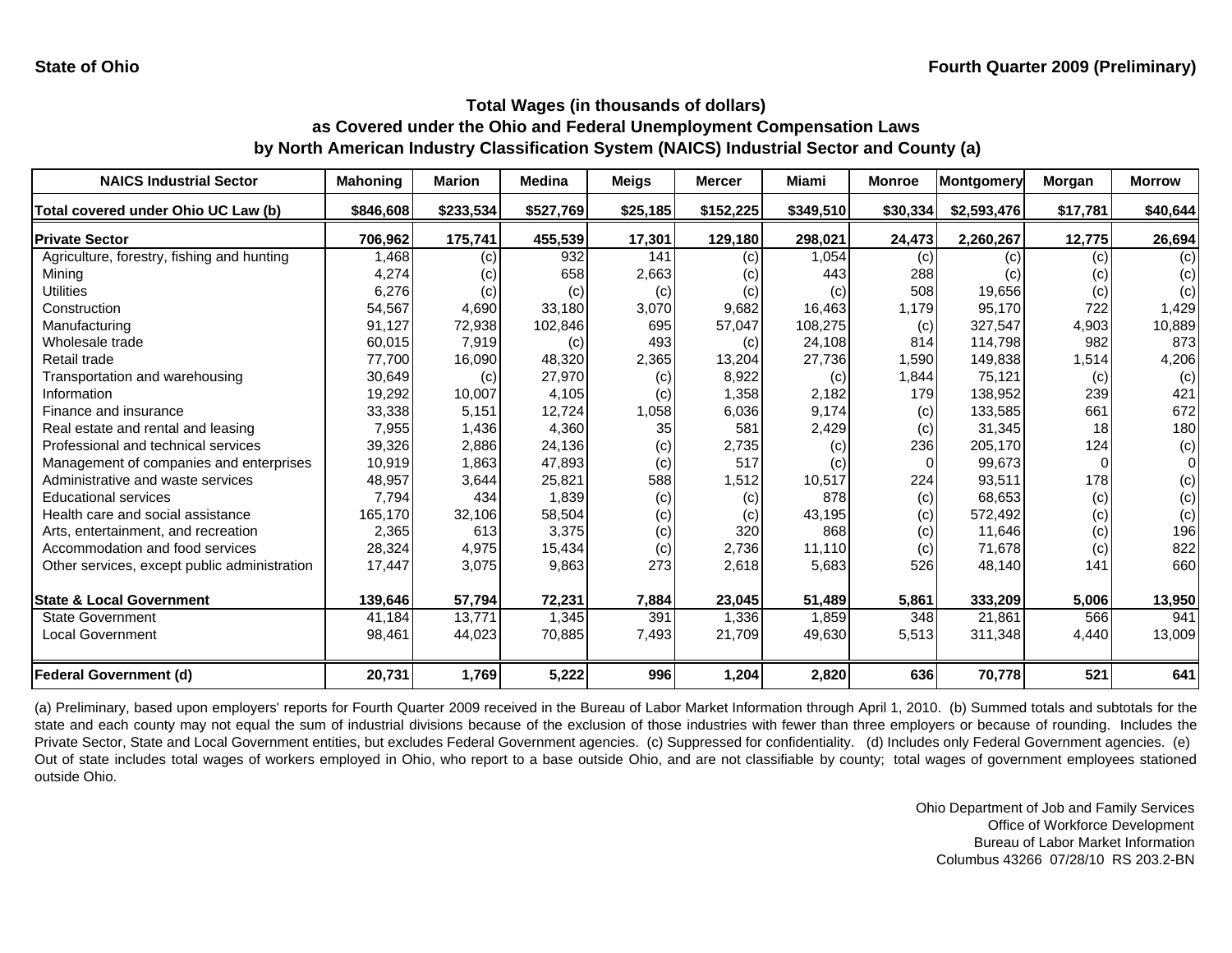| <b>NAICS Industrial Sector</b>               | <b>Muskingum</b> | <b>Noble</b> | <b>Ottawa</b> | <b>Paulding</b> | Perry    | Pickaway  | <b>Pike</b> | Portage   | <b>Preble</b> | Putnam   |
|----------------------------------------------|------------------|--------------|---------------|-----------------|----------|-----------|-------------|-----------|---------------|----------|
| Total covered under Ohio UC Law (b)          | \$282,874        | \$21,509     | \$118,222     | \$36,986        | \$47,683 | \$129,810 | \$96,636    | \$487,061 | \$84,477      | \$85,326 |
| <b>Private Sector</b>                        | 237,368          | 12,653       | 96,647        | 27,570          | 33,444   | 85,971    | 81,297      | 342,635   | 68,729        | 71,508   |
| Agriculture, forestry, fishing and hunting   | 167              | (c)          | (c)           | (c)             | 108      | (c)       | (c)         | 1,137     | 819           | (c)      |
| Minina                                       | 5,000            | (c)          | (c)           | (c)             | 2,383    | (C)       | (c)         | 5,054     | 289           | (c)      |
| Utilities                                    | 3,652            | 107          | (c)           | (c)             | 616      | 1,296     | (c)         | (c)       | (c)           | (c)      |
| Construction                                 | 8,238            | 757          | 4,035         | 1,044           | 7,301    | 6,016     | 9,755       | 19,073    | 3,266         | 8,799    |
| Manufacturing                                | 43,315           | 2,512        | 26,396        | 11,317          | 7,337    | 31,476    | 36,816      | 119,880   | 36,849        | 29,904   |
| Wholesale trade                              | 12,637           | 798          | (c)           | 1,839           | 836      | 6,017     | 661         | 40,231    | 3,452         | (c)      |
| Retail trade                                 | 28,033           | 1,385        | 8,899         | 2,138           | 3,137    | 8,757     | 5,258       | 32,947    | 6,756         | 6,081    |
| Transportation and warehousing               | 9,484            | 537          | 2,319         | (c)             | 353      | 1,594     | (c)         | (c)       | (c)           | 3,331    |
| Information                                  | 4,472            | (c)          | 790           | 135             | 386      | 599       | 322         | 3,536     | 217           | 719      |
| Finance and insurance                        | 9,168            | 642          | 3,155         | 1,150           | 1,474    | 2,599     | 1,780       | 7,714     | 2,059         | 3,715    |
| Real estate and rental and leasing           | 2,121            | 14           | 1,296         | 136             | 59       | 543       | 183         | 4,969     | 354           | 159      |
| Professional and technical services          | 9,220            | 360          | (c)           | 322             | 863      | (c)       | (c)         | 14,368    | (c)           | 2,911    |
| Management of companies and enterprises      | 898              | (c)          | (c)           |                 | (c)      | (c)       | (c)         | 10,457    | (c)           | $\Omega$ |
| Administrative and waste services            | 5,358            | (c)          | 1,074         | 328             | (c)      | 3,222     | 8,443       | 9,282     | (c)           | 1,224    |
| <b>Educational services</b>                  | 4,915            |              | (c)           | (c)             | (c)      | 42        | (c)         | 5,127     | (c)           | 479      |
| Health care and social assistance            | 72,190           | 2,375        | (c)           | (c)             | (c)      | 14,867    | (c)         | 30,992    | (c)           | 6,983    |
| Arts, entertainment, and recreation          | 1,462            | (c)          | 3,281         | 50              | 81       | 624       | 62          | 2,873     | 105           | 343      |
| Accommodation and food services              | 9,983            | (c)          | 4,534         | 398             | 997      | 3,348     | 1,777       | 14,471    | 2,263         | 1,467    |
| Other services, except public administration | 7,056            | (c)          | 1,873         | 506             | 800      | 1,248     | 880         | 8,979     | 1,237         | 1,634    |
| <b>State &amp; Local Government</b>          | 45,506           | 8,857        | 21,575        | 9,416           | 14,240   | 43,839    | 15,339      | 144,426   | 15,748        | 13,818   |
| <b>State Government</b>                      | 3,190            | (c)          | 2,577         | 314             | 419      | 17,213    | 986         | (c)       | 734           | 642      |
| <b>Local Government</b>                      | 42,315           | (c)          | 18,998        | 9,102           | 13,820   | 26,626    | 14,352      | (c)       | 15,014        | 13,175   |
| <b>Federal Government (d)</b>                | 3,689            | 253          | 2,590         | 545             | 678      | 1,159     | 1,155       | 3,908     | 986           | 842      |

(a) Preliminary, based upon employers' reports for Fourth Quarter 2009 received in the Bureau of Labor Market Information through April 1, 2010. (b) Summed totals and subtotals for the state and each county may not equal the sum of industrial divisions because of the exclusion of those industries with fewer than three employers or because of rounding. Includes the Private Sector, State and Local Government entities, but excludes Federal Government agencies. (c) Suppressed for confidentiality. (d) Includes only Federal Government agencies. (e) Out of state includes total wages of workers employed in Ohio, who report to <sup>a</sup> base outside Ohio, and are not classifiable by county; total wages of government employees stationed outside Ohio.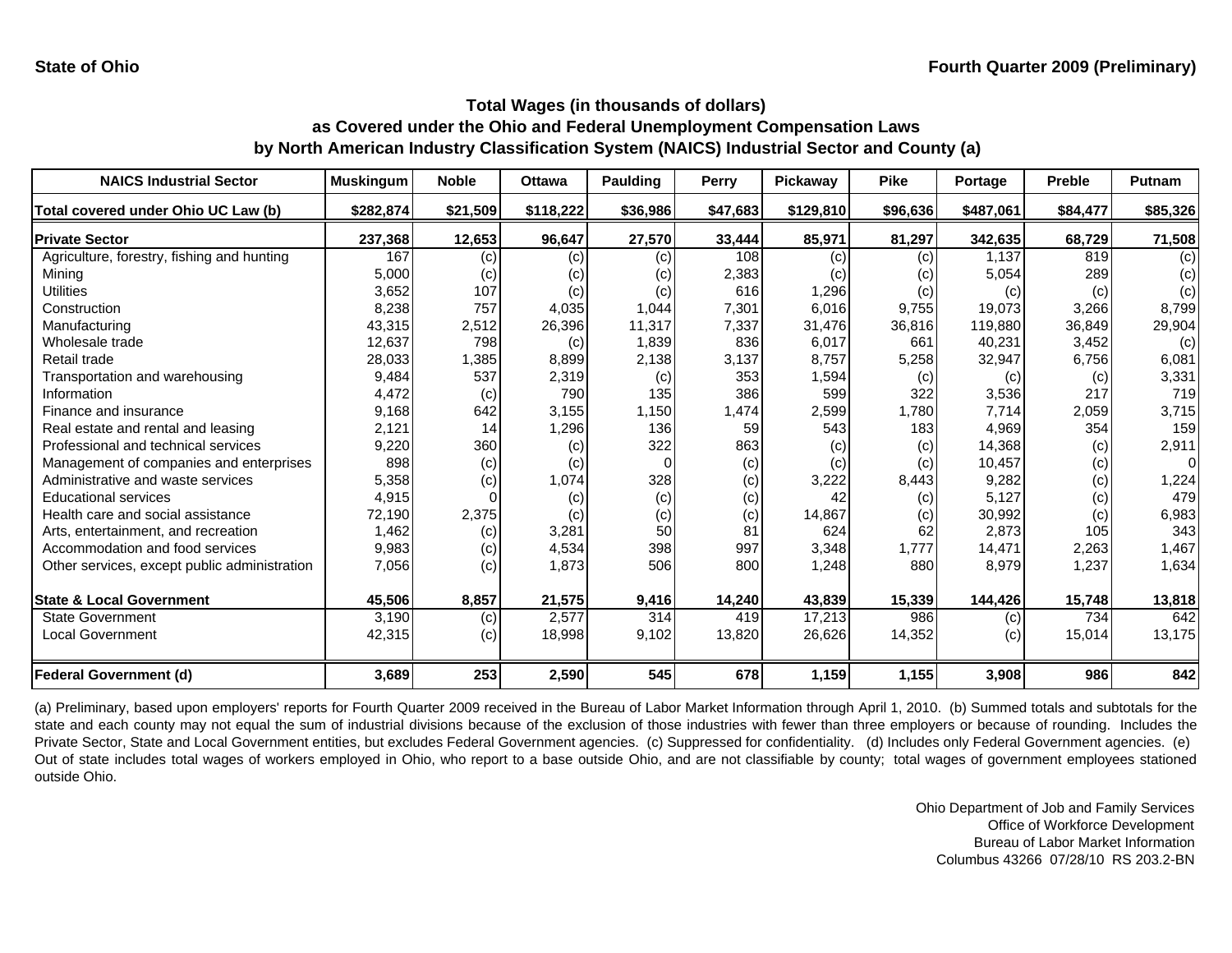| <b>NAICS Industrial Sector</b>               | <b>Richland</b> | <b>Ross</b> | <b>Sandusky</b> | <b>Scioto</b> | <b>Seneca</b> | <b>Shelby</b> | <b>Stark</b> | <b>Summit</b> | <b>Trumbull</b> | <b>Tuscarawas</b> |
|----------------------------------------------|-----------------|-------------|-----------------|---------------|---------------|---------------|--------------|---------------|-----------------|-------------------|
| Total covered under Ohio UC Law (b)          | \$444,141       | \$230,368   | \$217,380       | \$195,913     | \$156,751     | \$283,924     | \$1,368,174  | \$2,753,023   | \$644,863       | \$260,899         |
| <b>Private Sector</b>                        | 366,218         | 180,265     | 188,145         | 143,014       | 130,065       | 258,900       | 1,189,094    | 2,418,838     | 547,953         | 219,802           |
| Agriculture, forestry, fishing and hunting   | 585             | 329         | (c)             | 218           | 663           | (c)           | 2,298        | 940           | 473             | 709               |
| Mining                                       | 213             | 176         | (c)             | 158           | 1,260         | (c)           | 3,807        | 2.188         | 438             | 6,985             |
| Utilities                                    | (c)             | 2,888       | 1,210           | 1,851         | 1,809         | (c)           | 8,683        | 24,450        | 2,810           | 979               |
| Construction                                 | 19,140          | 5,521       | 8,502           | 6,265         | 11,701        | 15,330        | 63,597       | 110,899       | 22.774          | 12,230            |
| Manufacturing                                | 116,157         | 50,579      | 93,614          | 18,863        | 39,493        | 156,431       | 303,248      | 400.709       | 186,415         | 68,186            |
| Wholesale trade                              | 19,391          | 6,330       | 6,533           | 2,499         | 6,381         | 16,787        | 74,029       | 197,104       | 22,180          | 12,037            |
| Retail trade                                 | 40,127          | 21,685      | 16,563          | 17,750        | 12,565        | 11,630        | 113,410      | 206,861       | 58,685          | 23,730            |
| Transportation and warehousing               | (c)             | 4,744       | 3,729           | 3,921         | 5,274         | (c)           | 24,944       | 83,245        | 22,309          | 7,817             |
| Information                                  | 12,062          | 4,542       | 1,178           | 1,923         | 1,649         | 2,595         | 18,872       | 51,826        | 7,130           | 2,593             |
| Finance and insurance                        | 11,902          | 4,649       | 4,554           | 4,886         | 5,528         | 3,544         | 65,092       | 125,158       | 14,815          | 7,154             |
| Real estate and rental and leasing           | 2,596           | 818         | 2,616           | 1,517         | 387           | 1,101         | 10,382       | 23,112        | 7,644           | 1,757             |
| Professional and technical services          | 10,556          | 3,920       | 3,072           | 7,453         | 3,252         | 5,883         | 48,622       | 215,284       | 14,667          | 10,037            |
| Management of companies and enterprises      | 1,747           | 3,015       | 4,195           | 559           | 3,691         |               | 22,053       | 255,533       | 10,436          | 1,344             |
| Administrative and waste services            | 18,674          | 5,578       | 4,555           | 1,804         | 2,953         | 6,201         | 48,930       | 120,164       | 23,947          | 8,156             |
| <b>Educational services</b>                  | 2,207           | 884         | (c)             | 1,304         | 7,457         | (c)           | 22,837       | 25,549        | 3,672           | 866               |
| Health care and social assistance            | 76,610          | 54,046      | (c)             | 61,606        | 19,092        | (c)           | 277,091      | 445,283       | 119,251         | 39,089            |
| Arts, entertainment, and recreation          | 1,425           | 549         | 947             | 286           | 420           | 255           | 6,441        | 13,746        | 2,110           | 847               |
| Accommodation and food services              | 13,485          | 7,670       | 5,482           | 7,154         | 3,548         | 3,652         | 43,694       | 65,771        | 18,284          | 8,988             |
| Other services, except public administration | 7,066           | 2,344       | 4,067           | 2,999         | 2,942         | 3,171         | 31,065       | 51,015        | 9,913           | 6,298             |
| <b>State &amp; Local Government</b>          | 77,923          | 50,103      | 29,235          | 52,899        | 26,686        | 25,024        | 179,079      | 334,185       | 96,910          | 41,097            |
| <b>State Government</b>                      | 19,627          | 18,432      | 1,274           | 21,597        | 4,824         | 3,012         | 18,517       | 69,224        | 10,167          | 5,005             |
| <b>Local Government</b>                      | 58,296          | 31,671      | 27,961          | 31,301        | 21,862        | 22,012        | 160,563      | 264,961       | 86,743          | 36,093            |
| <b>Federal Government (d)</b>                | 9,336           | 26,759      | 1,495           | 2,122         | 1,630         | 1,090         | 15,932       | 31,307        | 6,735           | 2,811             |

(a) Preliminary, based upon employers' reports for Fourth Quarter 2009 received in the Bureau of Labor Market Information through April 1, 2010. (b) Summed totals and subtotals for the state and each county may not equal the sum of industrial divisions because of the exclusion of those industries with fewer than three employers or because of rounding. Includes the Private Sector, State and Local Government entities, but excludes Federal Government agencies. (c) Suppressed for confidentiality. (d) Includes only Federal Government agencies. (e) Out of state includes total wages of workers employed in Ohio, who report to <sup>a</sup> base outside Ohio, and are not classifiable by county; total wages of government employees stationed outside Ohio.